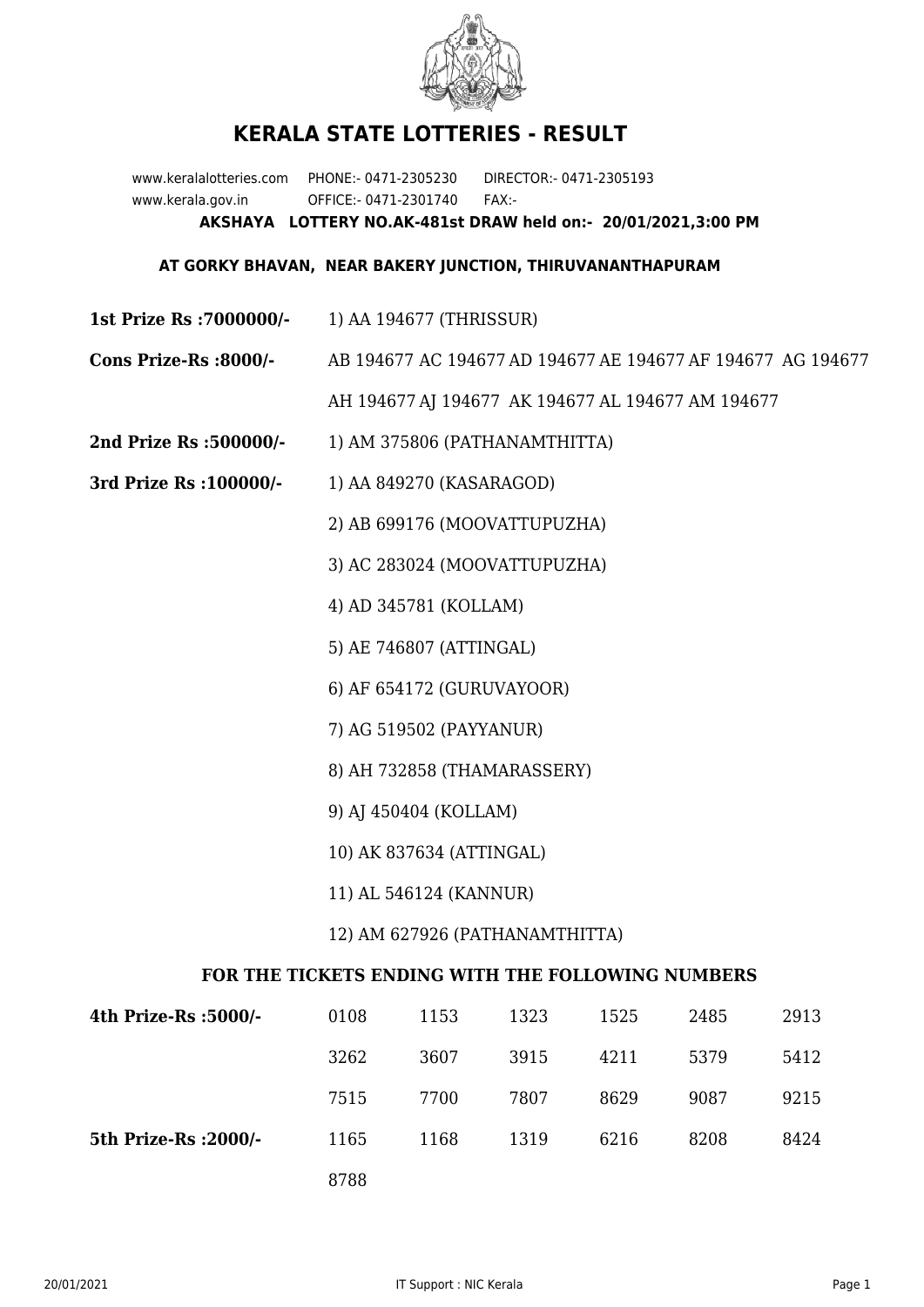| 6th Prize-Rs : 1000/- | 0145 | 0885 | 0941 | 1361 | 1630 | 2033 |
|-----------------------|------|------|------|------|------|------|
|                       | 2912 | 2971 | 3040 | 4003 | 4514 | 5249 |
|                       | 5272 | 5918 | 6154 | 6816 | 6995 | 7163 |
|                       | 7429 | 7938 | 8145 | 8325 | 8528 | 9544 |
|                       | 9561 | 9789 |      |      |      |      |
| 7th Prize-Rs : 500/-  | 0029 | 0057 | 0104 | 0373 | 0412 | 0427 |
|                       | 0538 | 0569 | 0619 | 0714 | 0799 | 0965 |
|                       | 1166 | 1362 | 1549 | 1700 | 1733 | 2173 |
|                       | 2227 | 2296 | 2376 | 2408 | 3085 | 3218 |
|                       | 3234 | 3253 | 3288 | 3411 | 3416 | 3490 |
|                       | 3502 | 3622 | 4124 | 4147 | 4169 | 4205 |
|                       | 4310 | 4456 | 4494 | 4603 | 4874 | 5364 |
|                       | 5380 | 5651 | 5959 | 5987 | 6149 | 6647 |
|                       | 6724 | 6882 | 6892 | 7092 | 7175 | 7240 |
|                       | 7291 | 7431 | 7672 | 8529 | 8625 | 8710 |
|                       | 8967 | 9412 | 9722 | 9989 |      |      |
| 8th Prize-Rs : 100/-  | 0008 | 0049 | 0220 | 0307 | 0333 | 0357 |
|                       | 0459 | 0632 | 0920 | 0944 | 0959 | 0995 |
|                       | 1003 | 1139 | 1169 | 1414 | 1441 | 1464 |
|                       | 1530 | 1761 | 1808 | 1902 | 1917 | 2014 |
|                       | 2084 | 2097 | 2209 | 2311 | 2451 | 2477 |
|                       | 2512 | 2659 | 2694 | 2753 | 3089 | 3156 |
|                       | 3171 | 3551 | 3603 | 3650 | 3706 | 3873 |
|                       | 4040 | 4065 | 4281 | 4414 | 4433 | 4476 |
|                       | 4531 | 4632 | 4698 | 4743 | 4813 | 4918 |
|                       | 4939 | 4946 | 4977 | 5083 | 5190 | 5222 |
|                       | 5259 | 5296 | 5372 | 5540 | 5598 | 5635 |
|                       | 5832 | 5866 | 5971 | 5983 | 6027 | 6113 |
|                       | 6171 | 6183 | 6215 | 6340 | 6529 | 6719 |